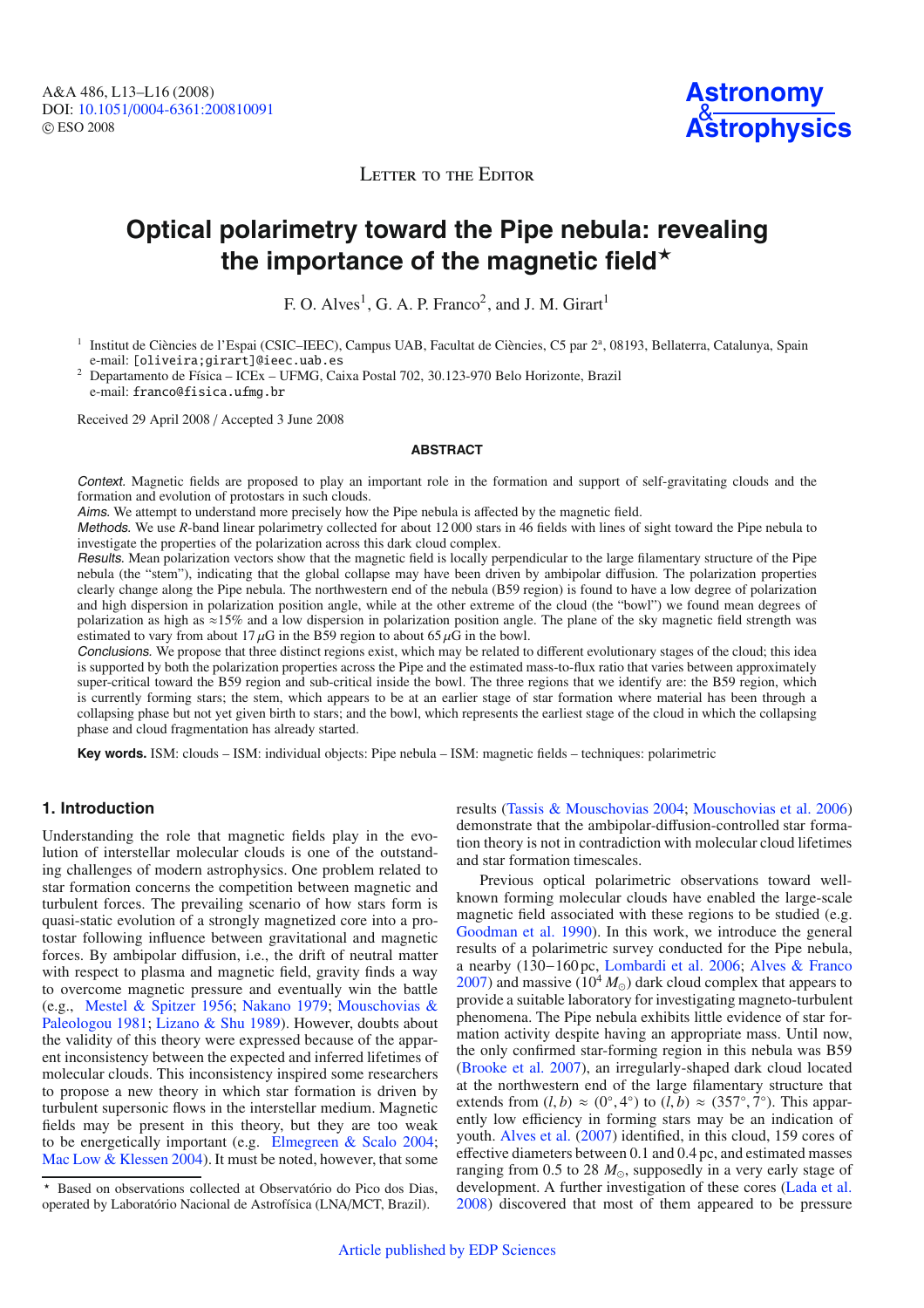

<span id="page-1-0"></span>**[Fig. 1.](http://dexter.edpsciences.org/applet.php?DOI=10.1051/0004-6361:200810091&pdf_id=1)** Mean polarization vectors, for each of the observed 46 fields, overplotted on the dust extinction map of the Pipe nebula obtained by [Lombardi et al.](#page-3-9) [\(2006\)](#page-3-9). The lengths of these vectors are proportional to the scale indicated in the top left-hand corner. Only stars showing  $P/\sigma_P \geq 10$  were used in the calculus of the mean polarization and position angle. The dashed-lines indicate the celestial meridians defined by  $17^{\text{h}}14^{\text{m}}30^{\text{e}}0$  and  $17^{\text{h}}27^{\text{m}}40^{\text{e}}0$ (see text and Fig. [2\)](#page-2-0).

confined and in equilibrium with the surrounding environment, and that the most massive ( $\gtrsim$ 2 *M*<sub>○</sub>) cores were gravitationally bound. They suggested that the measured dispersion in internal core pressure of about a factor of 2−3 could be caused by either local variations in the external pressure, or the presence of internal static magnetic fields with strengths of less than  $16 \mu$ G, or a combination of both. The results derived from our optical polarimetric observations indicate that the magnetic field probably plays a far more important role in the Pipe nebula.

## **2. Observations**

The polarimetric data were acquired using the 1.6 m and the IAG 60 cm telescopes of Observatório do Pico dos Dias (LNA/MCT, Brazil) during observing runs completed between 2005 to 2007. These data were acquired by using a CCD camera specially adapted to allow polarimetric measurements; for a full description of the polarimeter see [Magalhães et al.](#page-3-14) [\(1996](#page-3-14)). *R*-band linear polarimetry, by means of deep CCD imaging, was obtained for 46 fields, each with a field of view of about  $12' \times 12'$ , distributed over more than 7◦ (17 pc in projection) covering the main body of the Pipe nebula. The reference direction of the polarizer was determined by observing polarized standard stars. For all observing seasons, the instrumental position angles were perfectly correlated with standard values. The survey contains polarimetric data of about 12 000 stars, almost 6600 of which have  $P/\sigma_P \geq 10$ . The results presented in this Letter are based on the analysis of the latter group of stars. Details of observations, data reduction, and the analysis of the small-scale polarization properties within each observed area, will be described in a forthcoming paper [\(Franco et al. 2008](#page-3-15)).

#### **3. Polarization at the Pipe nebula**

To analyze the polarization pattern in the Pipe nebula, we estimated the mean polarization and position angle for each observed field. To improve the precision of the mean values, we selected those objects with  $P/\sigma_P \geq 10$  and observed polarization angle  $\theta_{obs}$  within the interval  $(\theta_{av} - 2\sigma_{std}) \leq \theta_{obs} \leq (\theta_{av} + 2\sigma_{std})$ where,  $\theta_{\text{av}}$  and  $\sigma_{\text{std}}$  are the mean polarization angle and standard deviation of each field sample, respectively. We then estimated the mean Stokes parameters for each field, from the individual values for each star weighted by the estimated observational error. Most fields show a distribution of polarization position angles that resembles a normal distribution, although a more complex distribution is evident in some directions. A detailed analysis of these distributions is beyond the scope of the present Letter and will be presented in the aforementioned paper.

Figure [1](#page-1-0) shows the mean polarization vectors overlaid on the 2MASS infrared extinction map of the Pipe nebula derived by [Lombardi et al.](#page-3-9) [\(2006\)](#page-3-9). For most fields, the values of the mean polarization and position angle were obtained from samples of more than 100 stars. The high signal-to-noise ratio of our data set ensures good statistics in our analyses and implies that the degree of polarization measured for most fields and, in particular, the significant range of mean polarization values derived along the Pipe (from 1 to 15%) are truly remarkable. It is also remarkable that the polarization position angle does not change significantly along the 17 pc extent of the Pipe nebula covered by our observations ( $\langle \theta \rangle \simeq 160^{\circ} - 10^{\circ}$  for 37 of the 46 fields, where the mean position angles are given in equatorial coordinates, measured from north to east). Although the physical processes involved in grain alignment is a debated issue (see [Lazarian 2003](#page-3-16), for a comprehensive review on this subject), it is widely believed that starlight polarization is caused by the alignment of elongated dust grains by the magnetic field, as suggested by the pioneering work of [Davis & Greenstein](#page-3-17) [\(1951\)](#page-3-17). Based on this assumption, the polarization map showed in Fig. [1](#page-1-0) provides an outline of the magnetic field component parallel to the plane of the sky. The almost perpendicular alignment between the magnetic field and the main axis of the Pipe's stem is clearly evident.

It is instructive to analyze the behavior of polarization properties along the Pipe nebula: the *left panels* of Fig. [2](#page-2-0) present the distribution of the mean polarization and the polarization angle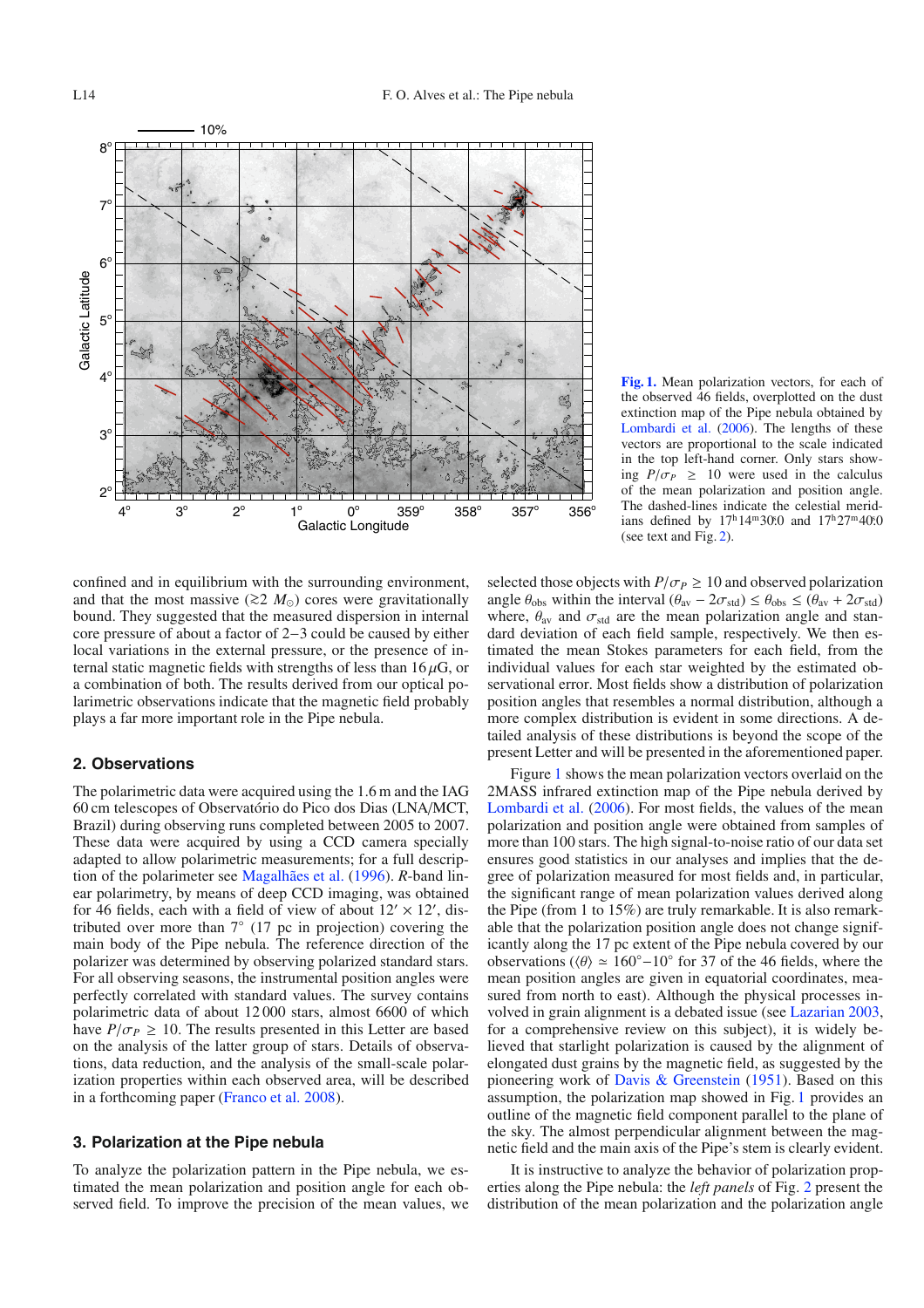

<span id="page-2-0"></span>**[Fig. 2.](http://dexter.edpsciences.org/applet.php?DOI=10.1051/0004-6361:200810091&pdf_id=2)** *Left panels*: distribution of the mean polarization and of the polarization angle dispersion, Δθ, as a function of the right ascension of the observed areas, respectively. The polarization angle dispersion is corrected by its mean error (i.e.,  $\Delta\theta^2 = \sigma_{\text{std}}^2 - \langle \sigma_{\theta} \rangle^2$ ). The vertical dashedlines delimits the transition between regions with different polarimetric properties. Filled and open dots represent values for fields with and without associated dense cores, respectively. As shown by the *botton right panel*, the regions traced by the optical polarimetry have extinction of *<sup>A</sup>*<sup>V</sup> <sup>&</sup>lt;<sup>∼</sup> <sup>2</sup>.2 mag for fields without cores, while the ones associated with cores show 0.<sup>8</sup> <sup>&</sup>lt;<sup>∼</sup> *<sup>A</sup>*<sup>V</sup> <sup>&</sup>lt;<sup>∼</sup> <sup>4</sup>.5 mag. *Top right panel*: correlation between dispersion in polarization angle and mean polarization. *Botton right panel*: mean polarization versus visual absorption derived from the 2MASS data for the observed stars with  $P/\sigma_P \ge 10$ . The solid line represents optimum alignment efficience  $(P(\%) = 3 \times A_V)$ .

dispersion as a function of the right ascension of the observed areas, which runs almost parallel to the main axis of the Pipe's stem. Since the polarization properties of each field are inhomogeneous, a global analysis allows one to distinguish three regions throughout the cloud with rather different features between them. These regions, separated by dashed-lines in Figs. [1](#page-1-0) and [2,](#page-2-0) can be identified as: the B59 region, at the northwestern end of the cloud; the main filamentary structure (the stem of the Pipe); and the irregular-shaped gas at the other extreme end (the "bowl"). We note that fields without cores (open dots in Fig. [2\)](#page-2-0) show a smaller variation in polarization properties than fields with cores (filled dots).

The lowest mean polarizations are observed in the vicinity of B59, the only place in the Pipe with evidence of star formation. Seven out of eight observed fields in this region show mean polarization degrees of around 1−2%. This region has a large polarization angle dispersion. Indeed, two fields have a dispersion in polarization angles <sup>Δ</sup><sup>θ</sup> <sup>&</sup>gt;<sup>∼</sup> <sup>25</sup>◦ – these are indicated in the *bottom right panel* of Fig. [2](#page-2-0) by the arrowed dots – and show the lowest mean degree of polarization among the observed fields. We point out that the field showing the highest dispersion in polarization angles ( $\Delta \theta \simeq 51^\circ$ ) has a line of sight passing close to the densest core [of B59, the most opaque region of the Pipe \(](#page-3-18)Román-Zúñiga et al. [2007\)](#page-3-18), and that our sample has only 12 stars for which  $P/\sigma_P \geq 10$ .

Toward the stem region the mean polarization rises a few percent and the polarization angle dispersion decreases slightly with respect to B59. Most fields containing dense cores show a mean polarization degree (3−5%) that is higher than fields without cores (≃2–3%). However, this difference is unclear from the position angle dispersion values, which show a large range of values for both types of field ( $\Delta\theta \approx 3^{\circ} - 12^{\circ}$ ).

The bowl has a significantly different mean polarization and dispersion in position angles: for this region, we measure the highest degree of polarization and the lowest dispersion in position angles. Most observed fields in the bowl shows a mean polarization higher than about 8% (up to 15%) and a dispersion in polarization angles of less than 5◦. This part of the cloud has the most precise alignment between the mean polarization vectors of neighboring fields. The high polarization degree in the bowl is unusual, since the polarization degree of this type of dark interstellar clouds is typically 1 order of magnitude lower than we measure and rarely reaches such high values (e.g., [Vrba et al.](#page-3-19) [1993](#page-3-19); [Whittet et al. 1994,](#page-3-20) [2001](#page-3-21), for optical polarimetric data on  $\rho$  Oph, Chamaeleon I, and Taurus dark clouds, respectively). Such a result implies a high efficiency of grain alignment for the interstellar dust in those fields, and that the magnetic field in the bowl is aligned close to the plane of the sky (otherwise the efficiency would be even higher).

Figure [2](#page-2-0) (*top right panel*) also indicates the distribution of Δθ as a function of the mean polarization: it is a clear observational fact for the observed fields that the higher the mean polarization, the lower the dispersion in polarization angles. The anticorrelation between the dispersion in polarization angles and polarization degree has a similar dependence for fields with and without cores. This anti-correlation could be due just to projection effects: the magnetic field direction changes along the Pipe nebula. However, this scenario would imply a polarization efficiency and a magnetic field strength (see below) that would be unusually high over the entire nebula. The star formation activity in B59 probably precludes this scenario.

What can the aforementioned polarization properties tell us about the magnetic field in the Pipe nebula? Our dispersion in polarization angles can be used to estimate the magnetic field strength for the observed fields from the modified